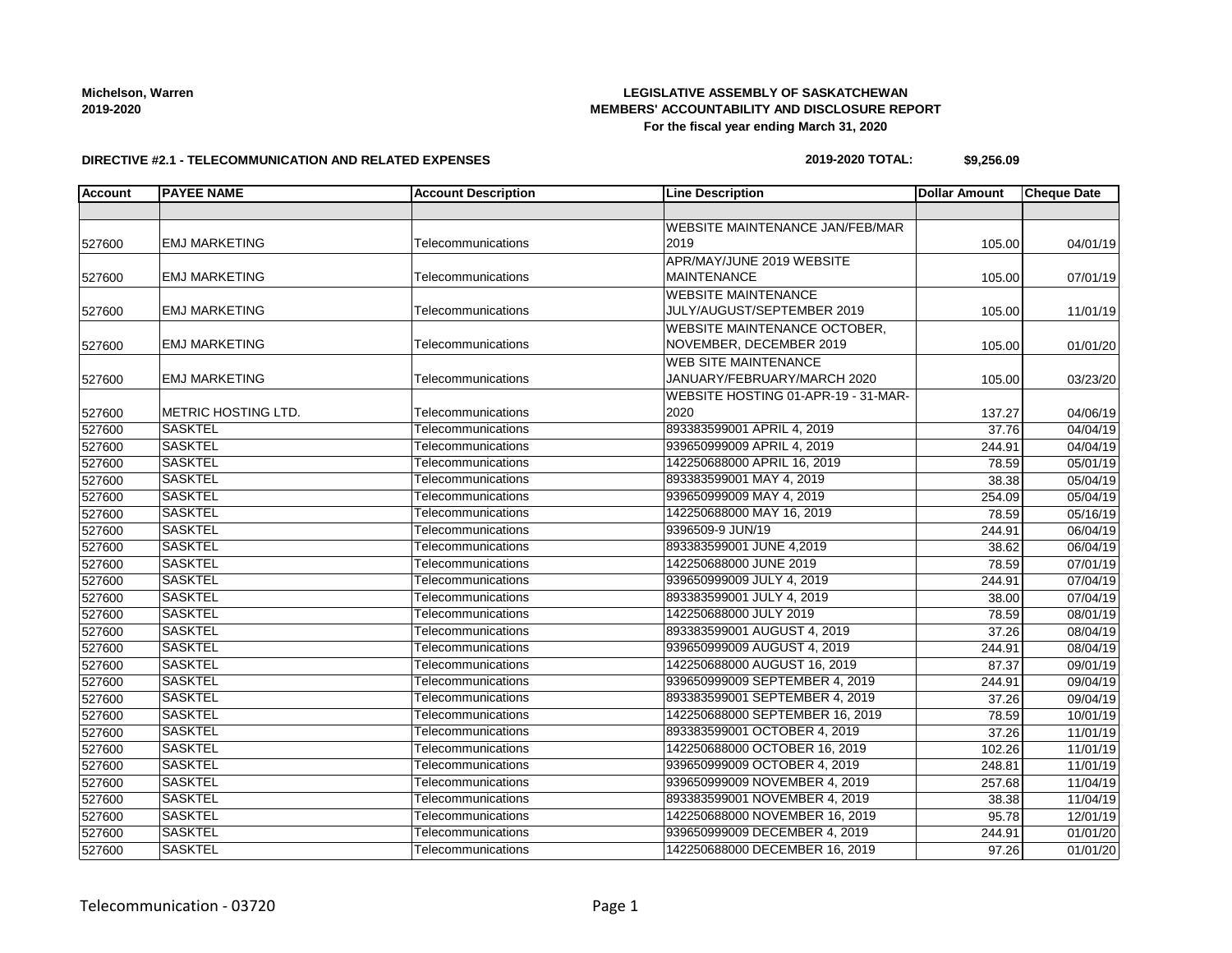| <b>Account</b> | <b>PAYEE NAME</b>    | <b>Account Description</b>           | <b>Line Description</b>             | <b>Dollar Amount</b> | <b>Cheque Date</b>    |
|----------------|----------------------|--------------------------------------|-------------------------------------|----------------------|-----------------------|
| 527600         | <b>SASKTEL</b>       | Telecommunications                   | 893383599001 DECEMBER 4, 2019       | 37.26                | 01/01/20              |
| 527600         | <b>SASKTEL</b>       | Telecommunications                   | 893383599001 JANUARY 4, 2020        | 38.38                | 01/04/20              |
| 527600         | <b>SASKTEL</b>       | Telecommunications                   | 939650999009 JANUARY 4, 2020        | 317.79               | $\overline{01}/04/20$ |
| 527600         | <b>SASKTEL</b>       | Telecommunications                   | 939650999009 FEBRUARY 4, 2020       | 244.91               | 02/04/20              |
| 527600         | <b>SASKTEL</b>       | Telecommunications                   | 893383599001 FEBRUARY 4, 2020       | 37.26                | 02/04/20              |
| 527600         | <b>SASKTEL</b>       | Telecommunications                   | 142250688000 JANUARY 16, 2020       | 90.69                | 02/14/20              |
| 527600         | <b>SASKTEL</b>       | Telecommunications                   | 142250688000 FEBRUARY 16, 2020      | 89.19                | 03/01/20              |
| 527600         | SASKTEL              | Telecommunications                   | 939650999009 MARCH 4, 2020          | 244.91               | 03/04/20              |
| 527600         | <b>SASKTEL</b>       | Telecommunications                   | 893383599001 MARCH 4, 2020          | 37.26                | 03/04/20              |
| 527600         | <b>SASKTEL</b>       | Telecommunications                   | 142250688000 MARCH 16, 2020         | 93.47                | 03/16/20              |
| 527600         | <b>SHAW CABLE</b>    | Telecommunications                   | 055-6198-5548                       | 193.98               | 04/05/19              |
| 527600         | <b>SHAW CABLE</b>    | Telecommunications                   | 055-6198-5549                       | 193.98               | 04/08/19              |
| 527600         | <b>SHAW CABLE</b>    | Telecommunications                   | 055-6198-5550                       | 193.98               | 05/08/19              |
| 527600         | <b>SHAW CABLE</b>    | Telecommunications                   | 055-6198-5551                       | 193.98               | 07/01/19              |
| 527600         | <b>SHAW CABLE</b>    | Telecommunications                   | 055-6198-5552                       | 197.86               | 07/08/19              |
| 527600         | <b>SHAW CABLE</b>    | Telecommunications                   | 055-6198-5553                       | 193.98               | 09/01/19              |
| 527600         | <b>SHAW CABLE</b>    | Telecommunications                   | 055-6198-5554                       | 197.86               | 09/08/19              |
| 527600         | <b>SHAW CABLE</b>    | Telecommunications                   | 055-6198-5555                       | 193.98               | 11/01/19              |
| 527600         | <b>SHAW CABLE</b>    | Telecommunications                   | 055-6198-5556                       | 195.65               | 11/08/19              |
| 527600         | <b>SHAW CABLE</b>    | Telecommunications                   | 055-6198-5557                       | 201.40               | 01/01/20              |
| 527600         | <b>SHAW CABLE</b>    | Telecommunications                   | 055-6198-5558                       | 205.28               | 01/08/20              |
| 527600         | <b>SHAW CABLE</b>    | Telecommunications                   | 055-6198-5559                       | 201.40               | 03/01/20              |
| 530600         | SASKTEL              | <b>Placement - Tender Ads</b>        | 939650999009 APRIL 4, 2019          | 61.20                | 04/04/19              |
| 530600         | <b>SASKTEL</b>       | Placement - Tender Ads               | 939650999009 MAY 4, 2019            | 61.20                | 05/04/19              |
| 530600         | SASKTEL              | Placement - Tender Ads               | 9396509-9 JUN/19                    | 61.20                | 06/04/19              |
| 530600         | <b>SASKTEL</b>       | Placement - Tender Ads               | 939650999009 JULY 4, 2019           | 61.20                | 07/04/19              |
| 530600         | <b>SASKTEL</b>       | Placement - Tender Ads               | 939650999009 AUGUST 4, 2019         | 61.20                | 08/04/19              |
| 530600         | SASKTEL              | Placement - Tender Ads               | 939650999009 SEPTEMBER 4, 2019      | 61.20                | 09/04/19              |
| 530600         | <b>SASKTEL</b>       | Placement - Tender Ads               | 939650999009 OCTOBER 4, 2019        | 61.20                | 11/01/19              |
| 530600         | <b>SASKTEL</b>       | <b>Placement - Tender Ads</b>        | 939650999009 NOVEMBER 4, 2019       | 61.20                | 11/04/19              |
| 530600         | <b>SASKTEL</b>       | Placement - Tender Ads               | 939650999009 DECEMBER 4, 2019       | 61.20                | 01/01/20              |
| 530600         | SASKTEL              | Placement - Tender Ads               | 939650999009 FEBRUARY 4, 2020       | 61.20                | 02/04/20              |
| 530600         | <b>SASKTEL</b>       | Placement - Tender Ads               | 939650999009 MARCH 4, 2020          | 61.20                | 03/04/20              |
| 565200         | MICHELSON, WARREN D. | Office Furniture and Equipment - Exp | <b>REIMB: SAMSUN GALAXY NOTE 10</b> | 1.017.59             | 10/01/19              |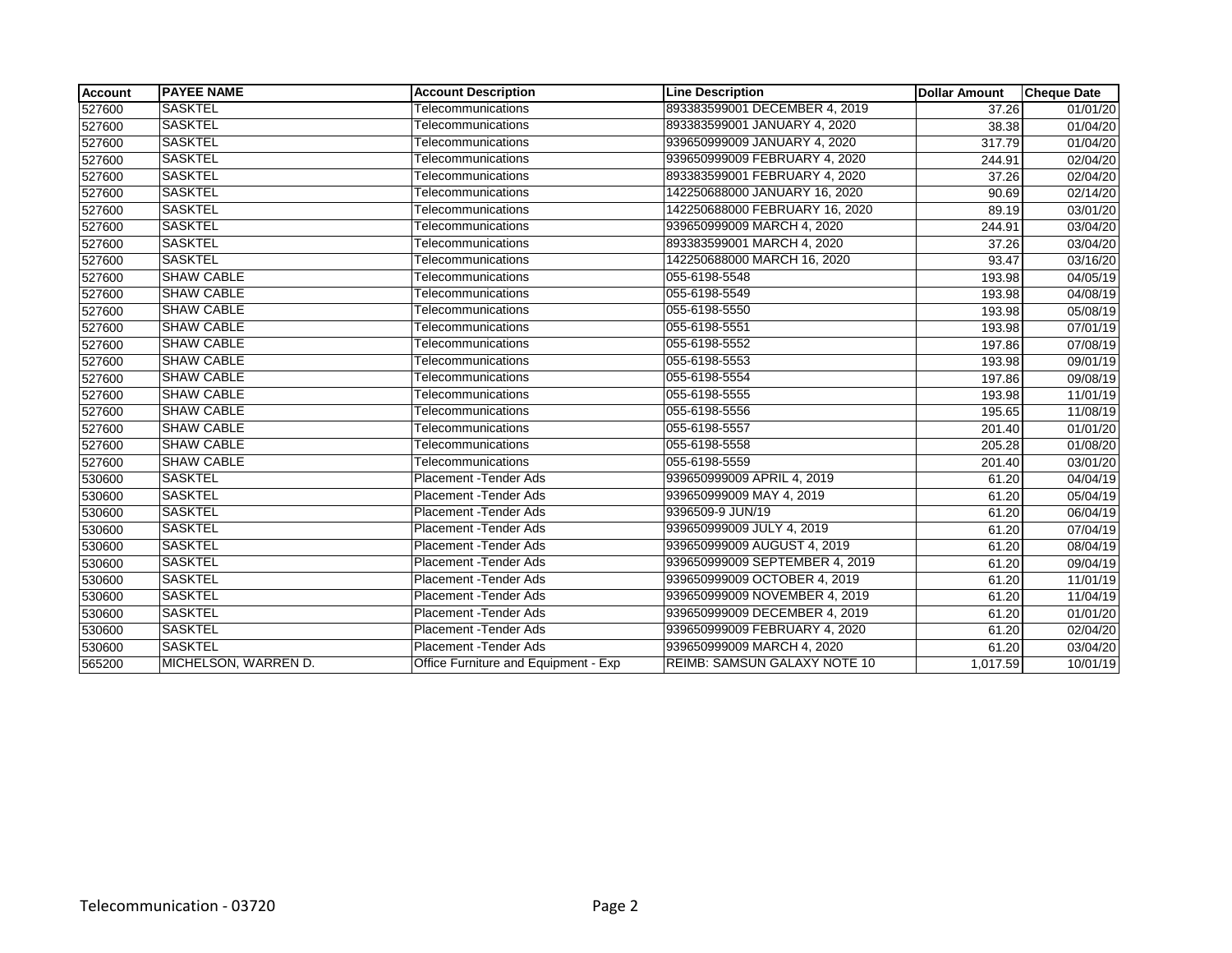## **LEGISLATIVE ASSEMBLY OF SASKATCHEWAN MEMBERS' ACCOUNTABILITY AND DISCLOSURE REPORT For the fiscal year ending March 31, 2020**

### **DIRECTIVE #3.1 - MLA TRAVEL AND LIVING EXPENSES**

### **2019-2020 TOTAL: \$18,900.97**

| <b>Account</b> | <b>PAYEE NAME</b>    | <b>Account Description</b>  | <b>Line Description</b>            | <b>Dollar Amount</b> | <b>Cheque Date</b> |
|----------------|----------------------|-----------------------------|------------------------------------|----------------------|--------------------|
|                |                      |                             |                                    |                      |                    |
| 541900         | MICHELSON, WARREN D. | <b>Elected Rep - Travel</b> | MLA TRAVEL APRIL 1 - 19, 2019      | 1,649.70             | 05/09/19           |
| 541900         | MICHELSON, WARREN D. | <b>Elected Rep - Travel</b> | MLA TRAVEL APRIL 23 - 30, 2019     | 398.70               | 05/09/19           |
| 541900         | MICHELSON, WARREN D. | <b>Elected Rep - Travel</b> | MLA TRAVEL MAY 1 - 18, 2019        | 1,427.20             | 06/20/19           |
| 541900         | MICHELSON, WARREN D. | <b>Elected Rep - Travel</b> | MLA TRAVEL MAY 22 - 31, 2019       | 685.70               | 06/20/19           |
| 541900         | MICHELSON, WARREN D. | <b>Elected Rep - Travel</b> | MLA TRAVEL JUNE 2 - 24, 2019       | 1,064.22             | 07/18/19           |
| 541900         | MICHELSON, WARREN D. | <b>Elected Rep - Travel</b> | MLA TRAVEL JULY 1 - 27, 2019       | 776.75               | 08/22/19           |
| 541900         | MICHELSON, WARREN D. | <b>Elected Rep - Travel</b> | MLA TRAVEL JULY 29 - 30, 2019      | 83.50                | 08/22/19           |
| 541900         | MICHELSON, WARREN D. | <b>Elected Rep - Travel</b> | MLA TRAVEL AUGUST 4 - 8, 2019      | 1,914.95             | 09/05/19           |
| 541900         | MICHELSON, WARREN D. | <b>Elected Rep - Travel</b> | MLA TRAVEL AUGUST 1 - 30, 2019     | 804.35               | 09/05/19           |
| 541900         | MICHELSON, WARREN D. | Elected Rep - Travel        | MLA TRAVEL SEPTEMBER 3 - 27, 2019  | 900.53               | 10/03/19           |
|                |                      |                             |                                    |                      |                    |
| 541900         | MICHELSON, WARREN D. | <b>Elected Rep - Travel</b> | MLA TRAVEL SEPTEMBER 28 - 30, 2019 | 71.20                | 10/03/19           |
| 541900         | MICHELSON, WARREN D. | <b>Elected Rep - Travel</b> | MLA TRAVEL SEPT 24-OCT 24, 2019    | 1,665.30             | 11/01/19           |
| 541900         | MICHELSON, WARREN D. | <b>Elected Rep - Travel</b> | MLA TRAVEL OCT 25-31, 2019         | 581.21               | 11/08/19           |
|                |                      |                             |                                    |                      |                    |
| 541900         | MICHELSON, WARREN D. | <b>Elected Rep - Travel</b> | MLA TRAVEL NOVEMBER 20 - 30, 2019  | 1,098.30             | 12/12/19           |
| 541900         | MICHELSON, WARREN D. | Elected Rep - Travel        | MLA TRAVEL NOVEMBER 12-19, 2019    | 1,503.41             | 12/12/19           |
| 541900         | MICHELSON, WARREN D. | <b>Elected Rep - Travel</b> | MLA TRAVEL DECEMBER 20 - 30, 2019  | 155.95               | 01/09/20           |
| 541900         | MICHELSON, WARREN D. | <b>Elected Rep - Travel</b> | MLA TRAVEL DECEMBER 1 - 19, 2019   | 1,198.35             | 01/09/20           |
| 541900         | MICHELSON, WARREN D. | <b>Elected Rep - Travel</b> | MLA TRAVEL JANUARY 1 - 30, 2020    | 633.25               | 02/13/20           |
| 541900         | MICHELSON, WARREN D. | <b>Elected Rep - Travel</b> | MLA TRAVEL FEBRUARY 1 - 28, 2020   | 856.10               | 03/10/20           |
| 541900         | MICHELSON, WARREN D. | <b>Elected Rep - Travel</b> | MLA TRAVEL MARCH 2 - 21, 2020      | 1,432.30             | 03/31/20           |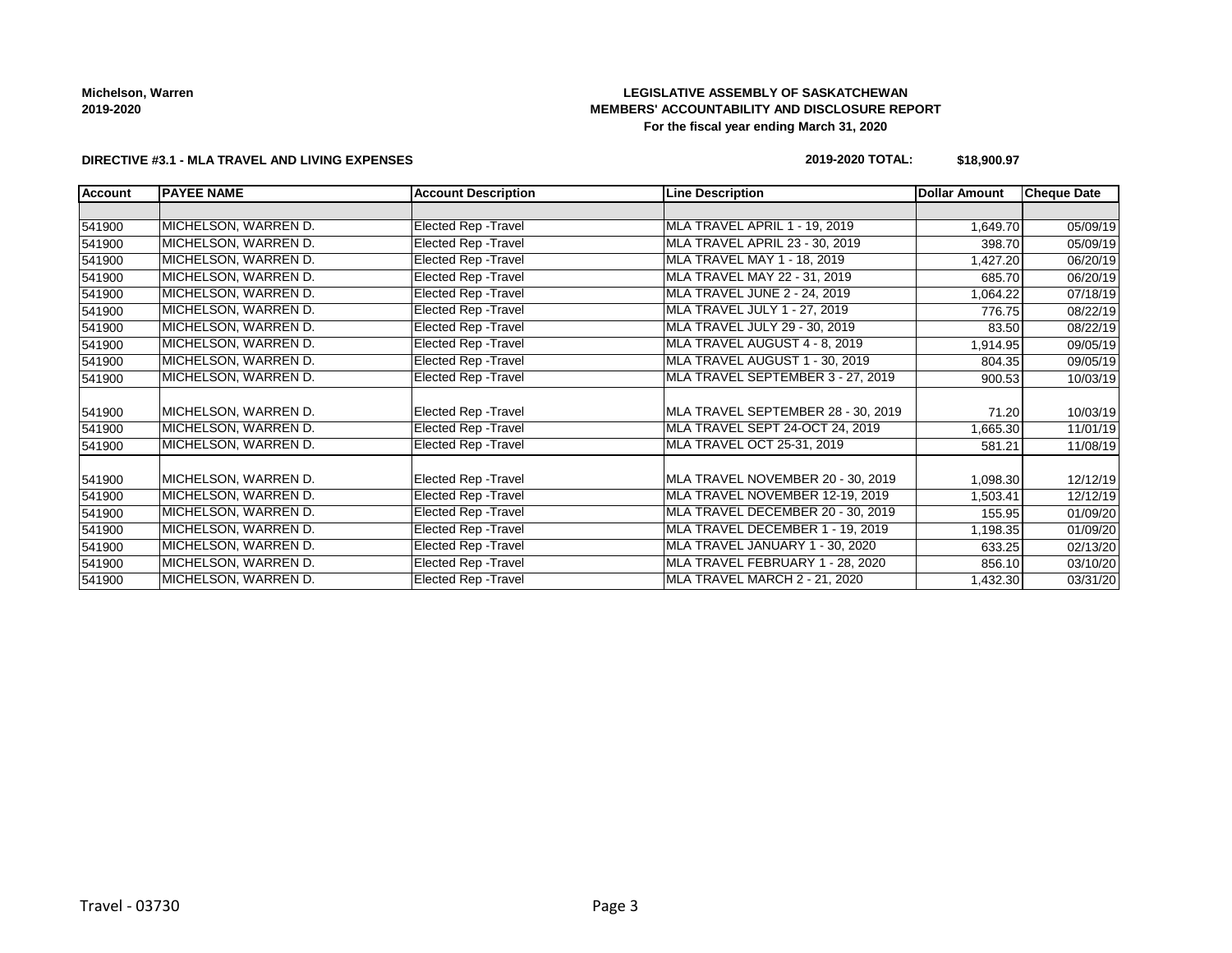## **LEGISLATIVE ASSEMBLY OF SASKATCHEWAN MEMBERS' ACCOUNTABILITY AND DISCLOSURE REPORT For the fiscal year ending March 31, 2020**

**DIRECTIVE #4.1 - CONSTITUENCY SERVICE EXPENSES**

## **2019-2020 TOTAL: \$71,740.61**

| <b>Account</b> | <b>PAYEE NAME</b>                                          | <b>Account Description</b>                                                | <b>Line Description</b>        | <b>Dollar Amount</b> | <b>Cheque Date</b> |
|----------------|------------------------------------------------------------|---------------------------------------------------------------------------|--------------------------------|----------------------|--------------------|
|                |                                                            |                                                                           |                                |                      |                    |
| 522000         | ICR COMMERCIAL REAL ESTATE                                 | Rent of Ground, Buildings and Other Space   APRIL 2019 MLA OFFICE RENT    |                                | 800.00               | 04/01/19           |
| 522000         | ICR COMMERCIAL REAL ESTATE                                 | Rent of Ground, Buildings and Other Space   MAY 2019 MLA OFFICE RENT      |                                | 800.00               | 04/12/19           |
| 522000         | ICR COMMERCIAL REAL ESTATE                                 | Rent of Ground, Buildings and Other Space JUNE 2019 MLA OFFICE RENT       |                                | 800.00               | 05/15/19           |
| 522000         | ICR COMMERCIAL REAL ESTATE                                 | Rent of Ground, Buildings and Other Space JULY 2019 MLA OFFICE RENT       |                                | 800.00               | 06/12/19           |
| 522000         | <b>ICR COMMERCIAL REAL ESTATE</b>                          | Rent of Ground, Buildings and Other Space   AUGUST 2019 MLA OFFICE RENT   |                                | 800.00               | 07/18/19           |
| 522000         | ICR COMMERCIAL REAL ESTATE                                 | Rent of Ground, Buildings and Other Space SEPTEMBER 2019 MLA OFFICE RENT  |                                | 800.00               | 08/02/19           |
| 522000         | <b>ICR COMMERCIAL REAL ESTATE</b>                          | Rent of Ground, Buildings and Other Space   OCTOBER 2019 MLA OFFICE RENT  |                                | 800.00               | 09/10/19           |
| 522000         | ICR COMMERCIAL REAL ESTATE                                 | Rent of Ground, Buildings and Other Space NOVEMBER 2019 MLA OFFICE RENT   |                                | 800.00               | 10/01/19           |
| 522000         | ICR COMMERCIAL REAL ESTATE                                 | Rent of Ground, Buildings and Other Space   DECEMBER 2019 MLA OFFICE RENT |                                | 800.00               | 11/05/19           |
| 522000         | ICR COMMERCIAL REAL ESTATE                                 | Rent of Ground, Buildings and Other Space   MARCH 2020 MLA OFFICE RENT    |                                | 800.00               | 02/01/20           |
| 522000         | ICR COMMERCIAL REAL ESTATE                                 | Rent of Ground, Buildings and Other Space   JAN 2020 MLA OFFICE RENT      |                                | 800.00               | 02/01/20           |
| 522000         | ICR COMMERCIAL REAL ESTATE                                 | Rent of Ground, Buildings and Other Space   FEB 2020 MLA OFFICE RENT      |                                | 800.00               | 02/01/20           |
| 522200         | MINISTER OF FINANCE-MINISTRY OF<br><b>CENTRAL SERVICES</b> | <b>Rent of Photocopiers</b>                                               | <b>PHOTOCOPIER SERVICE FEE</b> | 100.00               | 01/01/20           |
| 522200         | TOSHIBA OF CANADA LTD.                                     | Rent of Photocopiers                                                      | <b>COPIER CHARGES</b>          | 143.04               | 05/01/19           |
| 522200         | <b>TOSHIBA OF CANADA LTD.</b>                              | Rent of Photocopiers                                                      | <b>COPIER CHARGES</b>          | 149.75               | 05/08/19           |
| 522200         | TOSHIBA OF CANADA LTD.                                     | Rent of Photocopiers                                                      | <b>COPIER CHARGES</b>          | 140.08               | 07/01/19           |
| 522200         | TOSHIBA OF CANADA LTD.                                     | Rent of Photocopiers                                                      | <b>COPIER CHARGES</b>          | 146.62               | 07/09/19           |
| 522200         | TOSHIBA OF CANADA LTD.                                     | Rent of Photocopiers                                                      | <b>COPIER CHARGES</b>          | 150.91               | 09/01/19           |
| 522200         | <b>TOSHIBA OF CANADA LTD.</b>                              | <b>Rent of Photocopiers</b>                                               | <b>COPIER CHARGES</b>          | 140.07               | 09/06/19           |
| 522200         | <b>TOSHIBA OF CANADA LTD.</b>                              | Rent of Photocopiers                                                      | <b>COPIER CHARGES</b>          | 131.19               | 11/01/19           |
| 522200         | <b>TOSHIBA OF CANADA LTD.</b>                              | <b>Rent of Photocopiers</b>                                               | <b>COPIER CHARGES</b>          | 131.19               | 11/06/19           |
| 522200         | TOSHIBA TEC CANADA BUSINESS<br><b>SOLUTIONS INC</b>        | Rent of Photocopiers                                                      | COPIER CHARGES                 | 190.71               | 01/01/20           |
| 522200         | TOSHIBA TEC CANADA BUSINESS<br><b>SOLUTIONS INC</b>        | <b>Rent of Photocopiers</b>                                               | <b>COPIER CHARGES</b>          | 141.37               | 01/08/20           |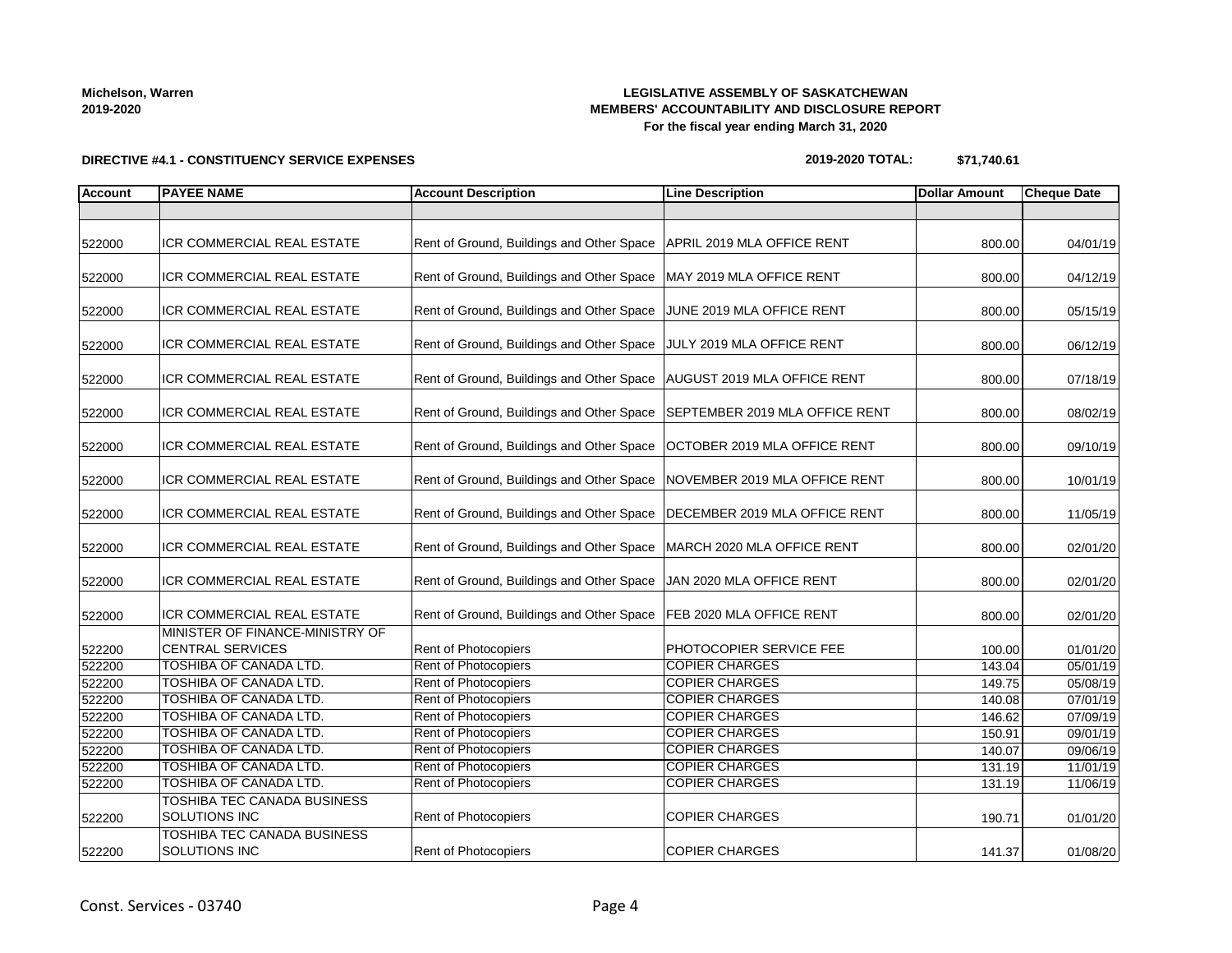| <b>Account</b> | <b>PAYEE NAME</b>                  | <b>Account Description</b>           | <b>Line Description</b>               | <b>Dollar Amount</b> | Cheque Date |
|----------------|------------------------------------|--------------------------------------|---------------------------------------|----------------------|-------------|
|                | TOSHIBA TEC CANADA BUSINESS        |                                      |                                       |                      |             |
| 522200         | SOLUTIONS INC                      | Rent of Photocopiers                 | <b>COPIER CHARGE</b>                  | 148.94               | 03/01/20    |
|                | <b>TOSHIBA TEC CANADA BUSINESS</b> |                                      |                                       |                      |             |
| 522200         | SOLUTIONS INC                      | <b>Rent of Photocopiers</b>          | <b>COPIER CHARGES</b>                 | 147.06               | 03/10/20    |
| 522500         | HERITAGE INSURANCE LTD.            | <b>Insurance Premiums</b>            | POLICY #C70058760-0 2019-2020         | 458.98               | 12/01/19    |
| 524600         | MICHELSON, WARREN D.               | <b>Maintenance Contracts</b>         | <b>REIMB: POSTAGE</b>                 | 44.52                | 08/01/19    |
| 525000         | MICHELSON, WARREN D.               | Postal, Courier, Freight and Related | <b>REIMB: POSTAGE</b>                 | 94.50                | 07/17/19    |
| 525000         | MICHELSON, WARREN D.               | Postal, Courier, Freight and Related | <b>REIMB: POSTAGE</b>                 | 16.23                | 08/01/19    |
| 525000         | MICHELSON, WARREN D.               | Postal, Courier, Freight and Related | <b>REIMB: POSTAGE</b>                 | 189.00               | 11/01/19    |
| 525000         | MICHELSON, WARREN D.               | Postal, Courier, Freight and Related | <b>REIMB: POSTAGE</b>                 | 283.50               | 01/02/20    |
|                | MINISTER OF FINANCE-MINISTRY OF    |                                      |                                       |                      |             |
| 525000         | <b>CENTRAL SERVICES</b>            | Postal, Courier, Freight and Related | APRIL 2019 MAIL SERVICES              | 49.87                | 06/03/19    |
|                | MINISTER OF FINANCE-MINISTRY OF    |                                      |                                       |                      |             |
| 525000         | <b>CENTRAL SERVICES</b>            | Postal, Courier, Freight and Related | MAY 2019 MAIL SERVICES                | 49.87                | 07/01/19    |
|                | MINISTER OF FINANCE-MINISTRY OF    |                                      |                                       |                      |             |
| 525000         | <b>CENTRAL SERVICES</b>            | Postal, Courier, Freight and Related | MAIL SERVICES JUN/19                  | 1,242.09             | 08/01/19    |
|                | MINISTER OF FINANCE-MINISTRY OF    |                                      |                                       |                      |             |
| 525000         | <b>CENTRAL SERVICES</b>            | Postal, Courier, Freight and Related | JULY 2019 MAIL SERVICES               | 52.05                | 09/01/19    |
|                | MINISTER OF FINANCE-MINISTRY OF    |                                      |                                       |                      |             |
| 525000         | <b>CENTRAL SERVICES</b>            | Postal, Courier, Freight and Related | AUGUST 2019 MAIL SERVICES             | 50.05                | 10/01/19    |
|                | MINISTER OF FINANCE-MINISTRY OF    |                                      |                                       |                      |             |
| 525000         | <b>CENTRAL SERVICES</b>            | Postal, Courier, Freight and Related | SEPTEMBER 2019 MAIL SERVICES          | 50.08                | 11/01/19    |
|                | MINISTER OF FINANCE-MINISTRY OF    |                                      |                                       |                      |             |
| 525000         | <b>CENTRAL SERVICES</b>            | Postal, Courier, Freight and Related | OCTOBER 2019 MAIL SERVICES            | 50.07                | 12/01/19    |
|                | MINISTER OF FINANCE-MINISTRY OF    |                                      |                                       |                      |             |
| 525000         | <b>CENTRAL SERVICES</b>            | Postal, Courier, Freight and Related | NOVEMBER 2019 MAIL SERVICES           | 50.05                | 01/01/20    |
|                | MINISTER OF FINANCE-MINISTRY OF    |                                      |                                       |                      |             |
| 525000         | <b>CENTRAL SERVICES</b>            | Postal, Courier, Freight and Related | DECEMBER 2019 MAIL SERVICES           | 1,242.96             | 02/01/20    |
|                | MINISTER OF FINANCE-MINISTRY OF    |                                      |                                       |                      |             |
| 525000         | <b>CENTRAL SERVICES</b>            | Postal, Courier, Freight and Related | JANUARY 2020 MAIL SERVICES            | 50.02                | 03/01/20    |
|                | MINISTER OF FINANCE-MINISTRY OF    |                                      |                                       |                      |             |
| 525000         | <b>CENTRAL SERVICES</b>            | Postal, Courier, Freight and Related | FEBRUARY 2020 MAIL SERVICES           | 50.02                | 03/16/20    |
|                | MINISTER OF FINANCE-MINISTRY OF    |                                      |                                       |                      |             |
| 525000         | <b>CENTRAL SERVICES</b>            | Postal, Courier, Freight and Related | MARCH 2020 MAIL SERVICES              | 51.04                | 03/31/20    |
| 525000         | SASKATCHEWAN PARTY CAUCUS          | Postal, Courier, Freight and Related | <b>POSTAGE</b>                        | 42.78                | 09/01/19    |
| 528000         | E-Z-TECH COMPUTERS INC.            | <b>Support Services</b>              | <b>TECH SUPPORT</b>                   | 106.00               | 05/22/19    |
| 529200         | MICHELSON, WARREN D.               | <b>Professional Development</b>      | <b>REIMB: CONFERENCE REGISTRATION</b> | 967.16               | 09/01/19    |
| 530300         | MARU GROUP CANADA INC.             | Primary Research/Focus group         | Ad Hoc Research                       | 632.98               | 05/01/19    |
| 530300         | MARU GROUP CANADA INC.             | Primary Research/Focus group         | Ad Hoc Research                       | 632.98               | 08/01/19    |
| 530300         | MARU GROUP CANADA INC.             | Primary Research/Focus group         | AD HOC RESEARCH                       | 661.11               | 11/01/19    |
| 530300         | MARU GROUP CANADA INC.             | Primary Research/Focus group         | Ad Hoc Research                       | 661.11               | 03/01/20    |
| 530500         | 101142236 SASKATCHEWAN LTD.        | Media Placement                      | <b>ADVERTISING</b>                    | 1,500.00             | 04/01/19    |
| 530500         | 101142236 SASKATCHEWAN LTD.        | Media Placement                      | <b>ADVERTISING</b>                    | 50.00                | 04/01/19    |
| 530500         | 101142236 SASKATCHEWAN LTD.        | Media Placement                      | <b>ADVERTISING</b>                    | 1,400.00             | 05/01/19    |
| 530500         | 101142236 SASKATCHEWAN LTD.        | Media Placement                      | <b>ADVERTISING</b>                    | 1,500.00             | 05/01/19    |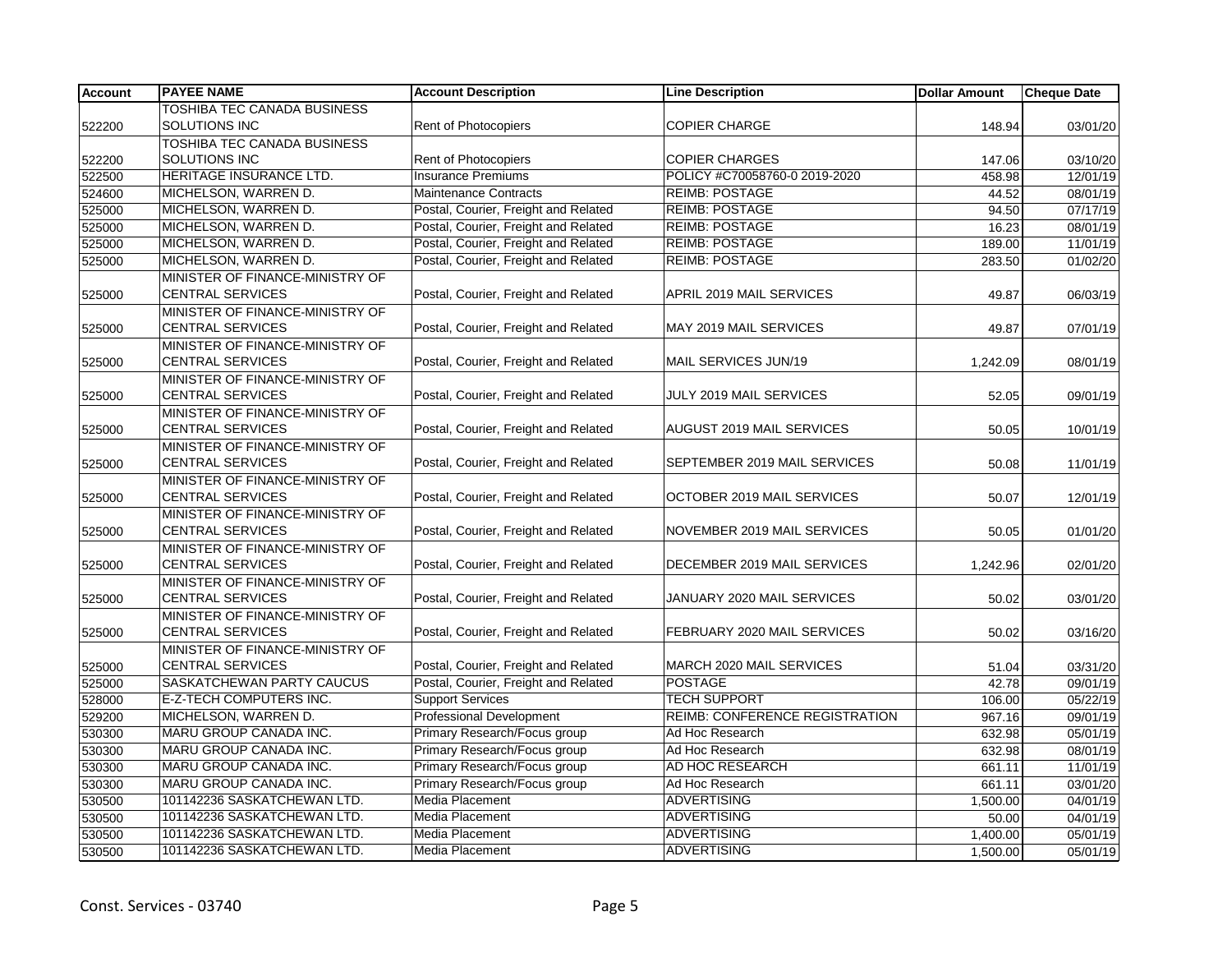| <b>Account</b> | <b>PAYEE NAME</b>               | <b>Account Description</b> | <b>Line Description</b>   | <b>Dollar Amount</b>  | <b>Cheque Date</b>    |
|----------------|---------------------------------|----------------------------|---------------------------|-----------------------|-----------------------|
| 530500         | 101142236 SASKATCHEWAN LTD.     | Media Placement            | <b>ADVERTISING</b>        | $\overline{1,}500.00$ | 06/01/19              |
| 530500         | 101142236 SASKATCHEWAN LTD.     | Media Placement            | <b>ADVERTISING</b>        | 1,500.00              | 06/01/19              |
| 530500         | 101142236 SASKATCHEWAN LTD.     | Media Placement            | <b>ADVERTISING</b>        | 1,300.00              | 11/01/19              |
| 530500         | 101142236 SASKATCHEWAN LTD.     | Media Placement            | <b>ADVERTISING</b>        | 1,400.00              | 11/01/19              |
| 530500         | 101142236 SASKATCHEWAN LTD.     | Media Placement            | <b>ADVERTISING</b>        | 1,500.00              | 11/01/19              |
| 530500         | 101142236 SASKATCHEWAN LTD.     | Media Placement            | <b>ADVERTISING</b>        | 219.00                | 01/01/20              |
| 530500         | 101142236 SASKATCHEWAN LTD.     | Media Placement            | <b>ADVERTISING</b>        | 1,500.00              | 01/01/20              |
| 530500         | 101142236 SASKATCHEWAN LTD.     | Media Placement            | <b>ADVERTISING</b>        | 75.00                 | 01/01/20              |
| 530500         | 101142236 SASKATCHEWAN LTD.     | Media Placement            | <b>ADVERTISING</b>        | 1,500.00              | 01/01/20              |
| 530500         | 101142236 SASKATCHEWAN LTD.     | Media Placement            | <b>ADVERTISING</b>        | 950.00                | 01/01/20              |
| 530500         | 101142236 SASKATCHEWAN LTD.     | Media Placement            | <b>ADVERTISING</b>        | 219.00                | 01/01/20              |
| 530500         | 101142236 SASKATCHEWAN LTD.     | Media Placement            | <b>ADVERTISING</b>        | 219.00                | 01/01/20              |
| 530500         | 101142236 SASKATCHEWAN LTD.     | <b>Media Placement</b>     | <b>ADVERTISING</b>        | 675.00                | 01/01/20              |
| 530500         | 101142236 SASKATCHEWAN LTD.     | Media Placement            | <b>ADVERTISING</b>        | 725.00                | 01/01/20              |
| 530500         | 101142236 SASKATCHEWAN LTD.     | Media Placement            | <b>ADVERTISING</b>        | 315.00                | 01/01/20              |
| 530500         | 101142236 SASKATCHEWAN LTD.     | Media Placement            | <b>ADVERTISING</b>        | 800.00                | 02/01/20              |
| 530500         | 101142236 SASKATCHEWAN LTD.     | Media Placement            | <b>ADVERTISING</b>        | 500.00                | 02/01/20              |
| 530500         | MICHELSON, WARREN D.            | Media Placement            | <b>REIMB: ADVERTISING</b> | 1,100.00              | 06/13/19              |
| 530500         | MICHELSON, WARREN D.            | Media Placement            | <b>REIMB: ADVERTISING</b> | 60.00                 | 07/01/19              |
| 530500         | MICHELSON, WARREN D.            | Media Placement            | <b>REIMB: ADVERTISING</b> | 125.00                | 11/01/19              |
|                | MOOSE JAW & DISTRICT CHAMBER OF |                            |                           |                       |                       |
| 530500         | <b>COMMERCE</b>                 | Media Placement            | <b>ADVERTISING</b>        | 280.00                | 08/01/19              |
| 530500         | MOOSE JAW EXPRESS.COM           | Media Placement            | <b>ADVERTISING</b>        | 400.00                | 04/01/19              |
| 530500         | MOOSE JAW EXPRESS.COM           | Media Placement            | <b>ADVERTISING</b>        | 200.00                | 04/01/19              |
| 530500         | MOOSE JAW EXPRESS.COM           | Media Placement            | <b>ADVERTISING</b>        | 400.00                | 05/01/19              |
| 530500         | MOOSE JAW EXPRESS.COM           | Media Placement            | <b>ADVERTISING</b>        | 200.00                | 05/01/19              |
| 530500         | MOOSE JAW EXPRESS.COM           | Media Placement            | <b>ADVERTISING</b>        | 595.00                | $\overline{05/08/19}$ |
| 530500         | MOOSE JAW EXPRESS.COM           | Media Placement            | <b>ADVERTISING</b>        | 200.00                | 05/08/19              |
| 530500         | MOOSE JAW EXPRESS.COM           | Media Placement            | <b>ADVERTISING</b>        | 200.00                | 05/13/19              |
| 530500         | MOOSE JAW EXPRESS.COM           | Media Placement            | <b>ADVERTISING</b>        | 200.00                | 06/01/19              |
| 530500         | MOOSE JAW EXPRESS.COM           | Media Placement            | <b>ADVERTISING</b>        | 300.00                | 06/24/19              |
| 530500         | MOOSE JAW EXPRESS.COM           | Media Placement            | <b>ADVERTISING</b>        | 400.00                | 07/01/19              |
| 530500         | MOOSE JAW EXPRESS.COM           | Media Placement            | <b>ADVERTISING</b>        | 180.00                | 07/01/19              |
| 530500         | MOOSE JAW EXPRESS.COM           | Media Placement            | <b>ADVERTISING</b>        | 200.00                | 07/01/19              |
| 530500         | MOOSE JAW EXPRESS.COM           | Media Placement            | <b>ADVERTISING</b>        | 400.00                | 07/01/19              |
| 530500         | MOOSE JAW EXPRESS.COM           | Media Placement            | <b>ADVERTISING</b>        | 200.00                | 07/01/19              |
| 530500         | MOOSE JAW EXPRESS.COM           | Media Placement            | <b>ADVERTISING</b>        | 200.00                | 08/01/19              |
| 530500         | MOOSE JAW EXPRESS.COM           | Media Placement            | <b>ADVERTISING</b>        | 200.00                | 08/01/19              |
| 530500         | MOOSE JAW EXPRESS.COM           | Media Placement            | <b>ADVERTISING</b>        | 380.00                | 08/01/19              |
| 530500         | MOOSE JAW EXPRESS.COM           | Media Placement            | <b>ADVERTISING</b>        | 249.00                | 08/01/19              |
| 530500         | MOOSE JAW EXPRESS.COM           | Media Placement            | <b>ADVERTISING</b>        | 400.00                | 08/01/19              |
| 530500         | MOOSE JAW EXPRESS.COM           | Media Placement            | <b>ADVERTISING</b>        | 200.00                | 08/01/19              |
| 530500         | MOOSE JAW EXPRESS.COM           | Media Placement            | <b>ADVERTISING</b>        | 200.00                | 09/01/19              |
| 530500         | MOOSE JAW EXPRESS.COM           | Media Placement            | <b>ADVERTISING</b>        | 200.00                | 09/01/19              |
| 530500         | MOOSE JAW EXPRESS.COM           | Media Placement            | <b>ADVERTISING</b>        | 174.50                | 09/01/19              |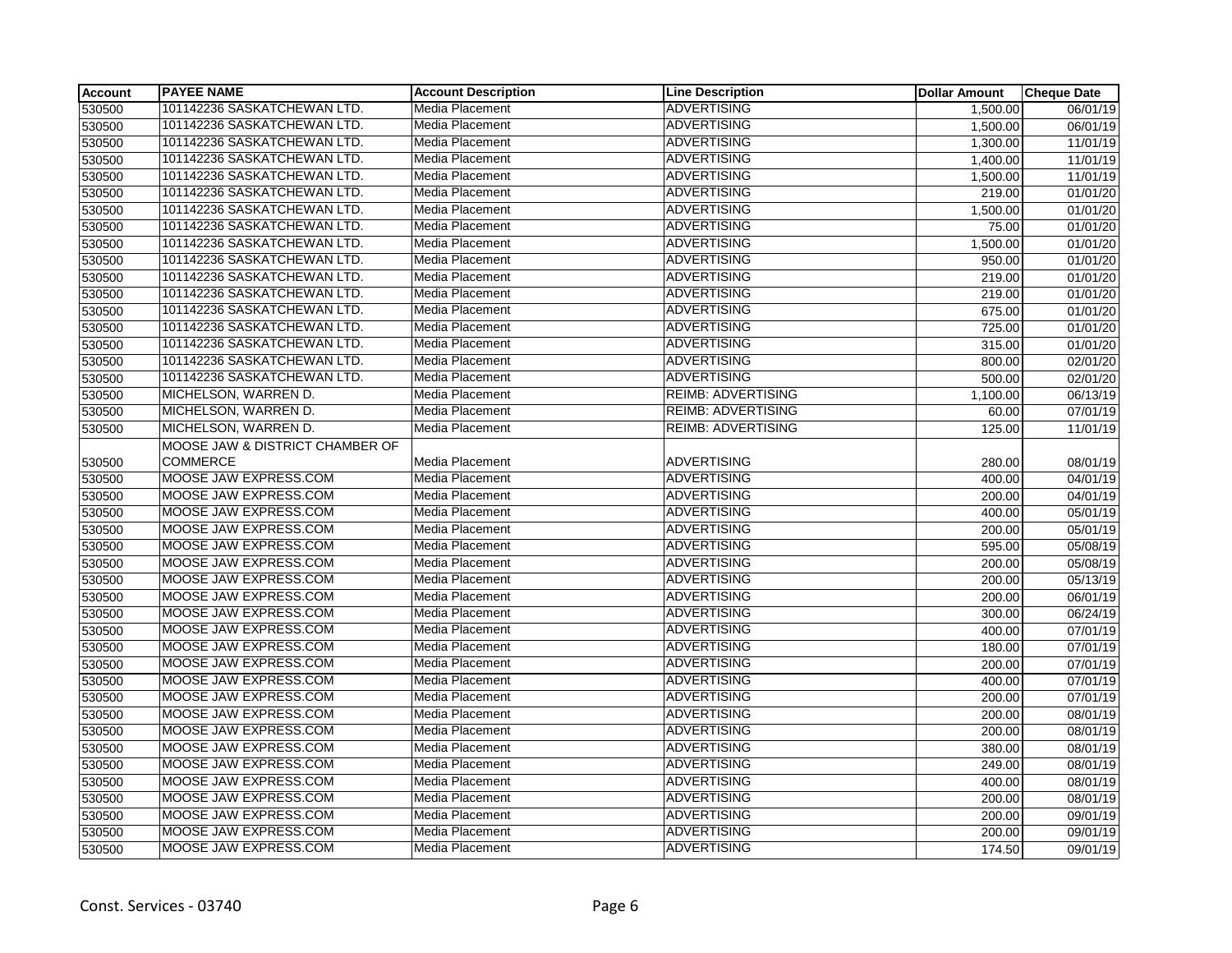| <b>Account</b> | <b>PAYEE NAME</b>            | <b>Account Description</b> | <b>Line Description</b>   | <b>Dollar Amount</b> | <b>Cheque Date</b> |
|----------------|------------------------------|----------------------------|---------------------------|----------------------|--------------------|
| 530500         | MOOSE JAW EXPRESS.COM        | Media Placement            | <b>ADVERTISING</b>        | 400.00               | 09/01/19           |
| 530500         | MOOSE JAW EXPRESS.COM        | Media Placement            | <b>ADVERTISING</b>        | 1,500.00             | 10/01/19           |
| 530500         | MOOSE JAW EXPRESS.COM        | <b>Media Placement</b>     | <b>ADVERTISING</b>        | 198.00               | 10/01/19           |
| 530500         | MOOSE JAW EXPRESS.COM        | Media Placement            | <b>ADVERTISING</b>        | 200.00               | 10/01/19           |
| 530500         | MOOSE JAW EXPRESS.COM        | Media Placement            | <b>ADVERTISING</b>        | 200.00               | 10/01/19           |
| 530500         | MOOSE JAW EXPRESS.COM        | Media Placement            | ADVERTISING               | 200.00               | 10/01/19           |
| 530500         | MOOSE JAW EXPRESS.COM        | Media Placement            | <b>ADVERTISING</b>        | 495.00               | 11/01/19           |
| 530500         | MOOSE JAW EXPRESS.COM        | Media Placement            | ADVERTISING               | 189.00               | 11/01/19           |
| 530500         | MOOSE JAW EXPRESS.COM        | Media Placement            | <b>ADVERTISING</b>        | 200.00               | 11/01/19           |
| 530500         | MOOSE JAW EXPRESS.COM        | Media Placement            | <b>ADVERTISING</b>        | 400.00               | 11/01/19           |
| 530500         | MOOSE JAW EXPRESS.COM        | Media Placement            | <b>ADVERTISING</b>        | 400.00               | 11/01/19           |
| 530500         | MOOSE JAW EXPRESS.COM        | Media Placement            | <b>ADVERTISING</b>        | 200.00               | 11/01/19           |
| 530500         | MOOSE JAW EXPRESS.COM        | Media Placement            | <b>ADVERTISING</b>        | 200.00               | 12/01/19           |
| 530500         | MOOSE JAW EXPRESS.COM        | Media Placement            | ADVERTISING               | 324.00               | 01/01/20           |
| 530500         | MOOSE JAW EXPRESS.COM        | Media Placement            | <b>ADVERTISING</b>        | 200.00               | 01/01/20           |
| 530500         | MOOSE JAW EXPRESS.COM        | Media Placement            | ADVERTISING               | 400.00               | 01/01/20           |
| 530500         | MOOSE JAW EXPRESS.COM        | Media Placement            | <b>ADVERTISING</b>        | 200.00               | 01/01/20           |
| 530500         | MOOSE JAW EXPRESS.COM        | Media Placement            | ADVERTISING               | 200.00               | 01/01/20           |
| 530500         | MOOSE JAW EXPRESS.COM        | Media Placement            | <b>ADVERTISING</b>        | 400.00               | 01/01/20           |
| 530500         | MOOSE JAW EXPRESS.COM        | Media Placement            | <b>ADVERTISING</b>        | 200.00               | 02/01/20           |
| 530500         | MOOSE JAW EXPRESS.COM        | Media Placement            | <b>ADVERTISING</b>        | 400.00               | 02/01/20           |
| 530500         | MOOSE JAW EXPRESS.COM        | Media Placement            | ADVERTISING               | 200.00               | 02/01/20           |
| 530500         | MOOSE JAW EXPRESS.COM        | Media Placement            | <b>ADVERTISING</b>        | 175.00               | 02/01/20           |
| 530500         | MOOSE JAW EXPRESS.COM        | Media Placement            | ADVERTISING               | 152.00               | 03/01/20           |
| 530500         | MOOSE JAW EXPRESS.COM        | Media Placement            | <b>ADVERTISING</b>        | 200.00               | 03/01/20           |
| 530500         | MOOSE JAW EXPRESS.COM        | Media Placement            | <b>ADVERTISING</b>        | 295.00               | 03/01/20           |
| 530500         | MOOSE JAW EXPRESS.COM        | Media Placement            | <b>ADVERTISING</b>        | 370.00               | 03/01/20           |
| 530500         | MOOSE JAW EXPRESS.COM        | Media Placement            | <b>ADVERTISING</b>        | 200.00               | 03/01/20           |
| 530500         | MOOSE JAW EXPRESS.COM        | Media Placement            | <b>ADVERTISING</b>        | 100.00               | 03/01/20           |
| 530500         | MOOSE JAW EXPRESS.COM        | Media Placement            | <b>ADVERTISING</b>        | 200.00               | 03/01/20           |
| 530500         | MOOSE JAW EXPRESS.COM        | Media Placement            | <b>ADVERTISING</b>        | 200.00               | 03/11/20           |
| 530500         | MOOSE JAW EXPRESS.COM        | Media Placement            | ADVERTISING               | 116.00               | 03/12/20           |
| 530500         | MOOSE JAW TIER 1 HOCKEY INC. | Media Placement            | <b>ADVERTISING</b>        | 3,000.00             | 11/01/19           |
| 530800         | <b>MINUTEMAN PRESS</b>       | Publications               | <b>NEWSLETTER</b>         | 1,547.18             | 06/11/19           |
| 530900         | <b>EVANS FLORIST LTD.</b>    | <b>Promotional Items</b>   | <b>FLORAL ARRANGEMENT</b> | 104.22               | 05/01/19           |
| 530900         | <b>EVANS FLORIST LTD.</b>    | <b>Promotional Items</b>   | FLORAL ARRANGEMENT        | 93.27                | 06/01/19           |
| 530900         | <b>EVANS FLORIST LTD.</b>    | <b>Promotional Items</b>   | PROMOTIONAL ITEMS         | 116.95               | 08/01/19           |
| 530900         | <b>EVANS FLORIST LTD.</b>    | <b>Promotional Items</b>   | <b>PROMOTIONAL ITEMS</b>  | 90.45                | 08/01/19           |
| 530900         | <b>EVANS FLORIST LTD.</b>    | Promotional Items          | PROMOTIONAL ITEMS         | 86.16                | 08/01/19           |
| 530900         | EVANS FLORIST LTD.           | <b>Promotional Items</b>   | PROMOTIONAL ITEMS         | 88.28                | 08/01/19           |
| 530900         | <b>EVANS FLORIST LTD.</b>    | <b>Promotional Items</b>   | PROMOTIONAL ITEMS         | 74.50                | 08/01/19           |
| 530900         | <b>EVANS FLORIST LTD.</b>    | Promotional Items          | FLORAL ARRANGEMENT        | 87.90                | 09/01/19           |
| 530900         | <b>EVANS FLORIST LTD.</b>    | <b>Promotional Items</b>   | FLORAL ARRANGEMENT        | 116.95               | 09/01/19           |
| 530900         | <b>EVANS FLORIST LTD.</b>    | <b>Promotional Items</b>   | <b>FLORAL ARRANGEMENT</b> | 94.68                | 09/01/19           |
| 530900         | <b>EVANS FLORIST LTD.</b>    | <b>Promotional Items</b>   | <b>FLORAL ARRANGEMENT</b> | 95.75                | 09/01/19           |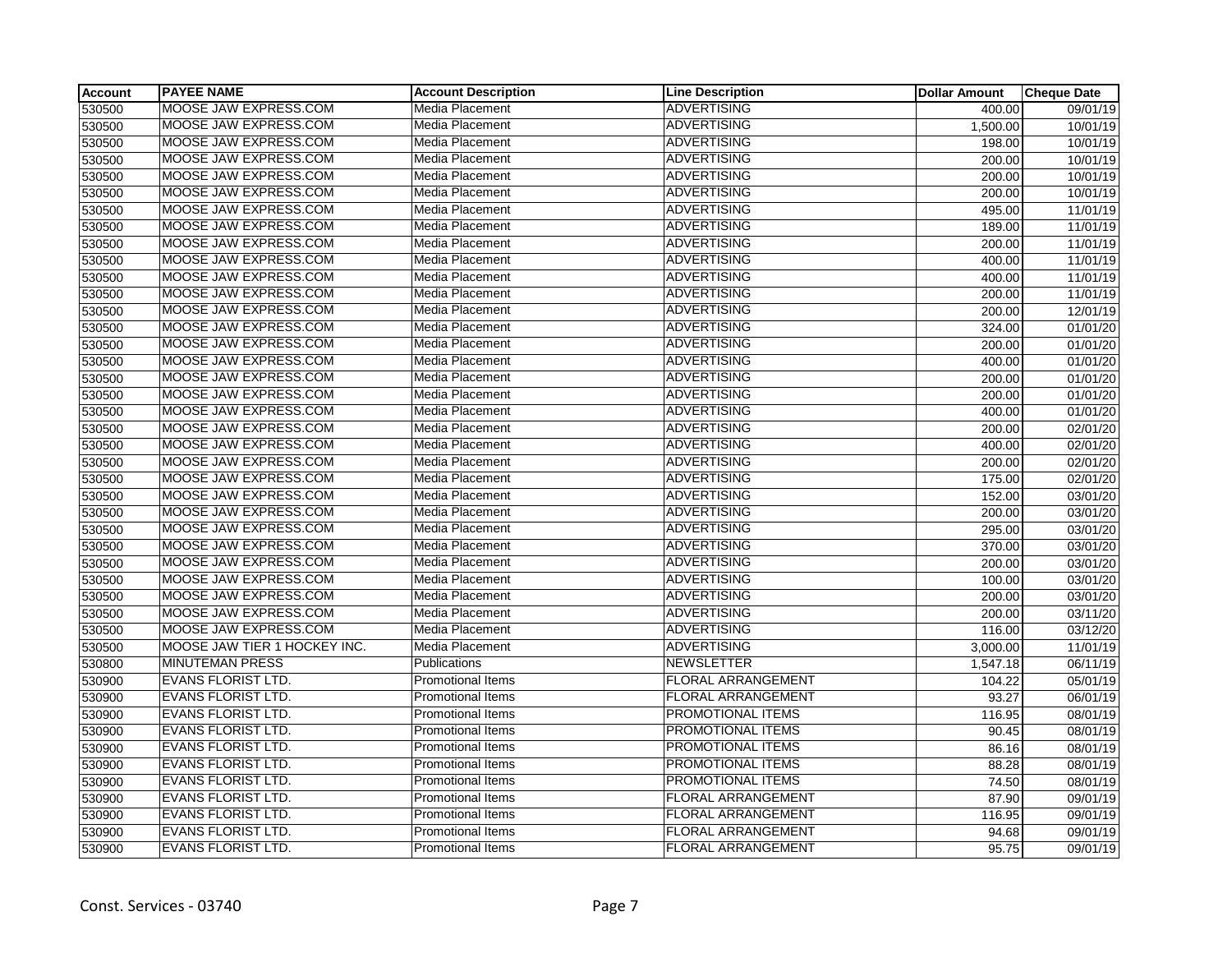| <b>Account</b> | <b>PAYEE NAME</b>                   | <b>Account Description</b>             | <b>Line Description</b>       | <b>Dollar Amount</b> | <b>Cheque Date</b>    |
|----------------|-------------------------------------|----------------------------------------|-------------------------------|----------------------|-----------------------|
| 530900         | <b>EVANS FLORIST LTD.</b>           | Promotional Items                      | <b>FLORAL ARRANGEMENT</b>     | 99.45                | 10/01/19              |
| 530900         | EVANS FLORIST LTD.                  | <b>Promotional Items</b>               | <b>FLORAL ARRANGEMENT</b>     | 79.84                | 11/01/19              |
| 530900         | <b>EVANS FLORIST LTD.</b>           | <b>Promotional Items</b>               | <b>FLORAL ARRANGEMENT</b>     | 99.43                | 11/01/19              |
| 530900         | <b>EVANS FLORIST LTD.</b>           | <b>Promotional Items</b>               | <b>FLORAL ARRANGEMENT</b>     | 99.43                | 11/01/19              |
| 530900         | <b>EVANS FLORIST LTD.</b>           | Promotional Items                      | <b>FLORAL ARRANGEMENT</b>     | 85.15                | 12/01/19              |
| 530900         | <b>EVANS FLORIST LTD.</b>           | Promotional Items                      | <b>FLORAL ARRANGEMENT</b>     | 75.21                | 12/01/19              |
| 530900         | <b>EVANS FLORIST LTD.</b>           | <b>Promotional Items</b>               | <b>FLORAL ARRANGEMENT</b>     | 86.16                | 12/01/19              |
| 530900         | <b>EVANS FLORIST LTD.</b>           | <b>Promotional Items</b>               | <b>POINSETTIAS</b>            | 1,047.12             | 01/01/20              |
| 530900         | <b>EVANS FLORIST LTD.</b>           | Promotional Items                      | <b>FLORAL ARRANGEMENT</b>     | 92.56                | 01/01/20              |
| 530900         | <b>EVANS FLORIST LTD.</b>           | Promotional Items                      | <b>FLORAL ARRANGEMENT</b>     | 90.45                | 01/01/20              |
| 530900         | <b>EVANS FLORIST LTD.</b>           | Promotional Items                      | <b>FLORAL ARRANGEMENT</b>     | 45.53                | 01/01/20              |
| 530900         | <b>EVANS FLORIST LTD.</b>           | <b>Promotional Items</b>               | <b>FLORAL ARRANGEMENT</b>     | 106.34               | 01/01/20              |
| 530900         | <b>EVANS FLORIST LTD.</b>           | Promotional Items                      | <b>FLORAL ARRANGEMENT</b>     | 84.80                | 01/01/20              |
| 530900         | <b>EVANS FLORIST LTD.</b>           | Promotional Items                      | <b>FLORAL ARRANGEMENT</b>     | 22.15                | 01/01/20              |
| 530900         | <b>EVANS FLORIST LTD.</b>           | Promotional Items                      | <b>FLORAL ARRANGEMENT</b>     | $-22.15$             | 02/03/20              |
| 530900         | <b>EVANS FLORIST LTD.</b>           | <b>Promotional Items</b>               | <b>FLORAL ARRANGEMENT</b>     | 75.56                | 03/01/20              |
| 530900         | <b>EVANS FLORIST LTD.</b>           | <b>Promotional Items</b>               | <b>FLORAL ARRANGEMENT</b>     | 75.56                | 03/01/20              |
| 530900         | <b>FLAG SHOP</b>                    | Promotional Items                      | <b>PROVINCIAL FLAGS</b>       | 548.76               | 06/12/19              |
| 530900         | <b>FLAG SHOP</b>                    | <b>Promotional Items</b>               | <b>PROVINCIAL FLAGS</b>       | 174.90               | 09/01/19              |
| 530900         | <b>GRAND VALLEY PRESS (MJ) LTD.</b> | <b>Promotional Items</b>               | <b>CHRISTMAS CARDS</b>        | 657.04               | 11/01/19              |
| 530900         | <b>GRAND VALLEY PRESS (MJ) LTD.</b> | Promotional Items                      | <b>CALENDARS</b>              | 1,998.62             | 12/01/19              |
|                | HOME OF THE SK. FLAG FOUNDATION     |                                        |                               |                      |                       |
| 530900         | INC.                                | <b>Promotional Items</b>               | PROVINCIAL FLAGS              | 604.20               | 08/01/19              |
| 530900         | MICHELSON, WARREN D.                | <b>Promotional Items</b>               | REIMB: FLORAL ARRANGEMENT     | 22.15                | 02/01/20              |
| 530900         | TREASURE HOUSE IMPORTS LTD.         | Promotional Items                      | PROVINCIAL FLAG PINS          | 487.50               | 09/01/19              |
|                |                                     |                                        | REIMB: OFFICE SUPPLIES/PARADE |                      |                       |
| 531200         | MICHELSON, WARREN D.                | Events                                 | <b>ENTRY</b>                  | 25.00                | 06/13/19              |
| 542000         | <b>BOOTS, ROSALIE</b>               | Travel                                 | CA TRAVEL JAN 28, 2020        | 30.00                | 02/01/20              |
| 542000         | HATFIELD, JUDY L                    | Travel                                 | C.A. TRAVEL APRIL 4, 2019     | 25.00                | 04/04/19              |
| 542000         | HATFIELD, JUDY L                    | Travel                                 | CA TRAVEL JAN 28, 2020        | 30.00                | 02/01/20              |
|                |                                     | Deputy Minister/Ministry Head Business |                               |                      |                       |
| 543201         | <b>CONEXUS ARTS CENTRE</b>          | Expenses - Refreshments                | <b>STUDENT DRINKS</b>         | 68.00                | 08/01/19              |
|                |                                     | Deputy Minister/Ministry Head Business |                               |                      |                       |
| 543201         | <b>CONEXUS ARTS CENTRE</b>          | Expenses - Refreshments                | STUDENT DRINKS 20000187       | 31.00                | 01/01/20              |
| 550100         | <b>GRAND VALLEY PRESS (MJ) LTD.</b> | <b>Printed Forms</b>                   | LETTERHEAD                    | 1,076.44             | 06/01/19              |
| 550100         | <b>GRAND VALLEY PRESS (MJ) LTD.</b> | <b>Printed Forms</b>                   | <b>BUSINESS CARDS</b>         | 61.48                | 10/01/19              |
| 555000         | <b>E-Z-TECH COMPUTERS INC.</b>      | Other Material and Supplies            | OFFICE SUPPLIES               | 15.89                | 05/22/19              |
| 555000         | <b>E-Z-TECH COMPUTERS INC.</b>      | Other Material and Supplies            | <b>OFFICE SUPPLIES</b>        | 53.00                | 06/01/19              |
| 555000         | HATFIELD, JUDY L                    | <b>Other Material and Supplies</b>     | OFFICE SUPPLIES               | 19.98                | $\overline{03}/01/20$ |
| 555000         | MICHELSON, WARREN D.                | <b>Other Material and Supplies</b>     | <b>OFFICE SUPPLIES</b>        | 6.00                 | 04/05/19              |
| 555000         | MICHELSON, WARREN D.                | <b>Other Material and Supplies</b>     | <b>OFFICE SUPPLIES</b>        | 27.75                | 05/01/19              |
| 555000         | MICHELSON, WARREN D.                | Other Material and Supplies            | <b>REIMB: OFFICE SUPPLIES</b> | 109.83               | 06/13/19              |
| 555000         | MICHELSON, WARREN D.                | <b>Other Material and Supplies</b>     | <b>REIMB: OFFICE SUPPLIES</b> | 165.13               | 06/13/19              |
| 555000         | MICHELSON, WARREN D.                | <b>Other Material and Supplies</b>     | <b>REIMB: OFFICE SUPPLIES</b> | 45.96                | 07/17/19              |
| 555000         | MICHELSON, WARREN D.                | <b>Other Material and Supplies</b>     | <b>REIMB: OFFICE SUPPLIES</b> | 6.31                 | 08/01/19              |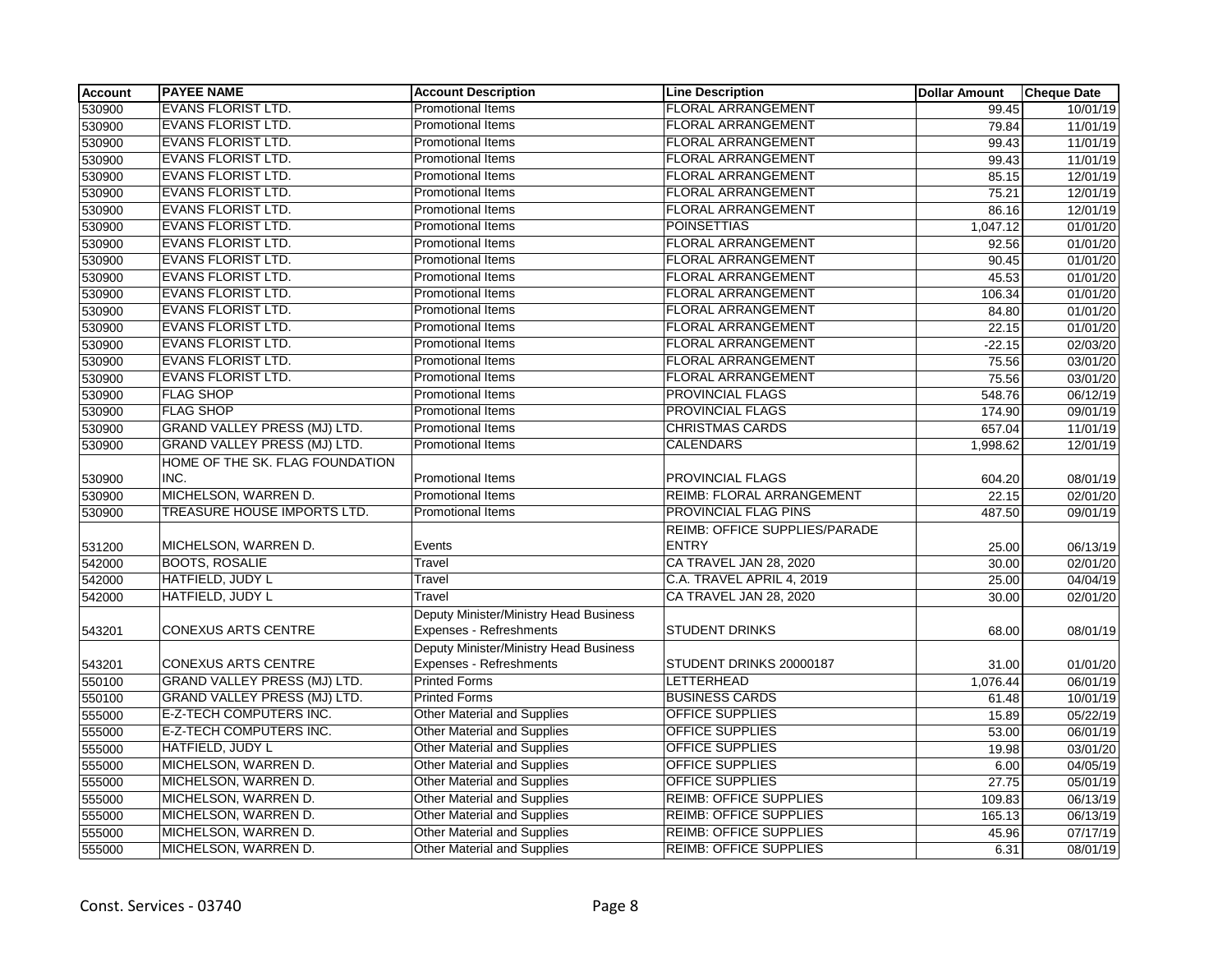| <b>Account</b> | <b>IPAYEE NAME</b>                      | <b>Account Description</b>              | <b>Line Description</b>       | Dollar Amount | <b>Cheque Date</b> |
|----------------|-----------------------------------------|-----------------------------------------|-------------------------------|---------------|--------------------|
| 555000         | MICHELSON, WARREN D.                    | <b>Other Material and Supplies</b>      | <b>REIMB: OFFICE SUPPLIES</b> | 161.18        | 09/01/19           |
| 555000         | MICHELSON, WARREN D.                    | Other Material and Supplies             | <b>REIMB: OFFICE SUPPLIES</b> | 15.00         | 09/17/19           |
| 555000         | MICHELSON, WARREN D.                    | <b>Other Material and Supplies</b>      | <b>REIMB: OFFICE SUPPLIES</b> | 174.03        | 10/01/19           |
| 555000         | MICHELSON, WARREN D.                    | <b>Other Material and Supplies</b>      | <b>REIMB: OFFICE SUPPLIES</b> | 71.03         | 11/01/19           |
| 555000         | IMICHELSON. WARREN D.                   | <b>Other Material and Supplies</b>      | <b>REIMB: OFFICE SUPPLIES</b> | 10.97         | 12/01/19           |
| 555000         | MICHELSON, WARREN D.                    | Other Material and Supplies             | <b>REIMB: OFFICE SUPPLIES</b> | 47.95         | 01/02/20           |
| 555000         | IMICHELSON. WARREN D.                   | Other Material and Supplies             | <b>REIMB: OFFICE SUPPLIES</b> | 18.43         | 01/03/20           |
| 555000         | MICHELSON, WARREN D.                    | <b>Other Material and Supplies</b>      | <b>REIMB: OFFICE SUPPLIES</b> | 25.00         | 03/01/20           |
| 555000         | IMICHELSON. WARREN D.                   | <b>Other Material and Supplies</b>      | <b>REIMB: OFFICE SUPPLIES</b> | 82.73         | 03/06/20           |
| 555080         | <b>EMERALD &amp; VIBE VENTURES LTD.</b> | <b>Other Misc Material and Supplies</b> | FRAMING - SNOWBIRD POSTER     | 98.42         | 01/17/20           |
| 564300         | <b>E-Z-TECH COMPUTERS INC.</b>          | Computer Hardware - Exp.                | <b>COMPUTER HARDWARE</b>      | 508.78        | 05/22/19           |
| 564600         | <b>E-Z-TECH COMPUTERS INC.</b>          | Computer Software - Exp                 | <b>ISOFTWARE</b>              | 79.50         | 01/01/20           |
| 564600         | IMICHELSON. WARREN D.                   | Computer Software - Exp                 | <b>REIMB: ANTI VIRUS</b>      | 37.10         | 04/23/19           |
| 565200         | IMICHELSON. WARREN D.                   | Office Furniture and Equipment - Exp    | <b>REIMB: OFFICE CHAIRS</b>   | 537.22        | 05/01/19           |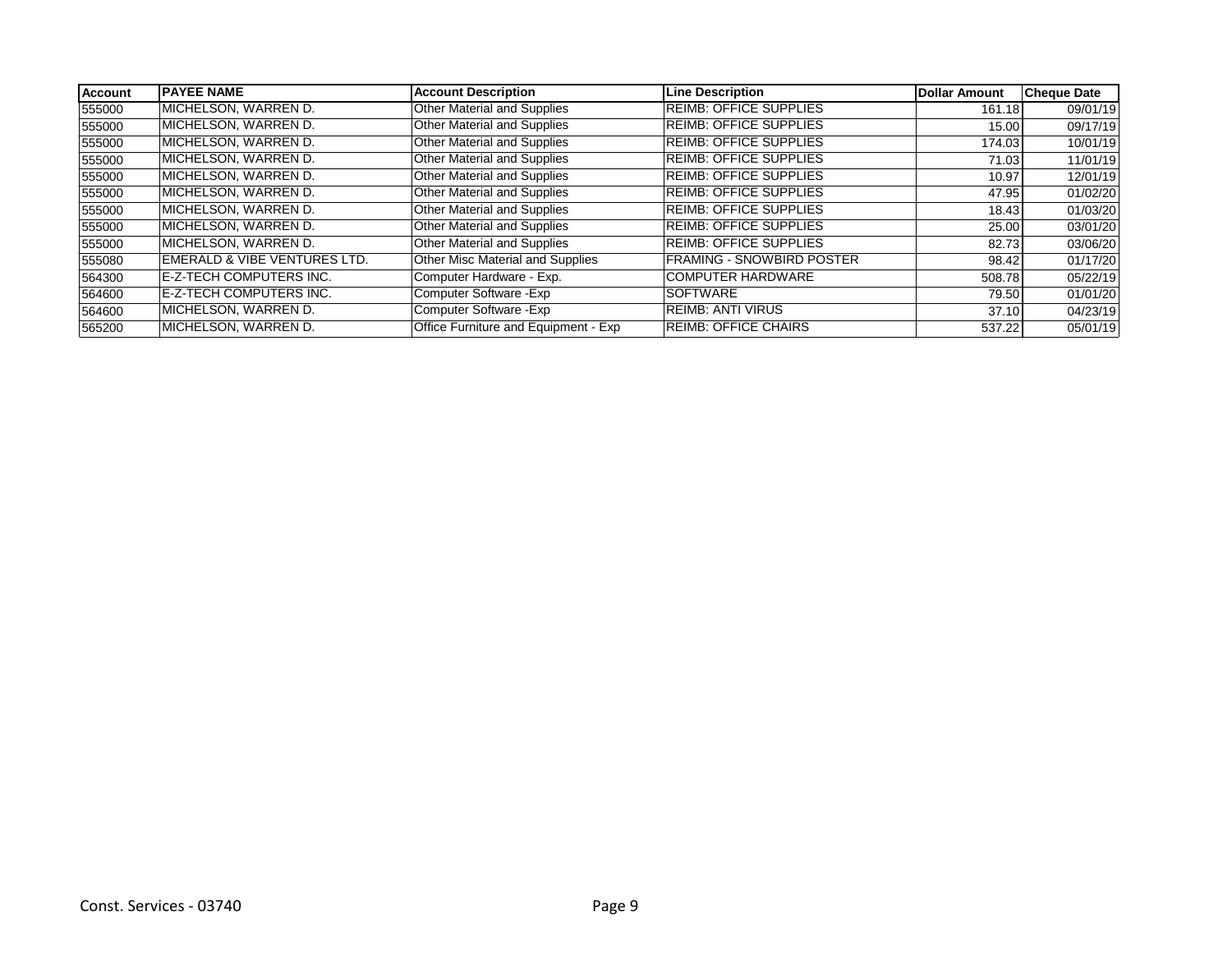# **LEGISLATIVE ASSEMBLY OF SASKATCHEWAN MEMBERS' ACCOUNTABILITY AND DISCLOSURE REPORT For the fiscal year ending March 31, 2020**

### **DIRECTIVE #6 - CONSTITUENCY ASSISTANT EXPENSES**

**2019-2020 TOTAL: \$61,294.66**

| <b>Account</b> | <b>Payee Name</b>        | <b>Account Description</b>    | <b>Dollar Amount</b> | <b>Cheque Date</b> |
|----------------|--------------------------|-------------------------------|----------------------|--------------------|
|                |                          |                               |                      |                    |
| 513000         | HATFIELD, JUDY L         | Out-of-Scope Permanent        | 0.00                 | 04/03/19           |
| 513000         | HATFIELD, JUDY L         | Out-of-Scope Permanent        | 1,960.00             | 04/16/19           |
| 513000         | HATFIELD, JUDY L         | Out-of-Scope Permanent        | 1,960.00             | 05/01/19           |
| 513000         | HATFIELD, JUDY L         | Out-of-Scope Permanent        | 1,960.00             | 05/15/19           |
| 513000         | HATFIELD, JUDY L         | <b>Out-of-Scope Permanent</b> | 1,960.00             | 05/29/19           |
| 513000         | HATFIELD, JUDY L         | Out-of-Scope Permanent        | 1,960.00             | 06/12/19           |
| 513000         | HATFIELD, JUDY L         | Out-of-Scope Permanent        | 1,960.00             | 06/26/19           |
| 513000         | HATFIELD, JUDY L         | Out-of-Scope Permanent        | 1,960.00             | 07/10/19           |
| 513000         | HATFIELD, JUDY L         | Out-of-Scope Permanent        | 1,960.00             | 07/24/19           |
| 513000         | HATFIELD, JUDY L         | Out-of-Scope Permanent        | 1,960.00             | 08/07/19           |
|                | HATFIELD, JUDY L         | Out-of-Scope Permanent        |                      |                    |
| 513000         |                          |                               | 1,960.00             | 08/21/19           |
| 513000         | HATFIELD, JUDY L         | Out-of-Scope Permanent        | 1,960.00             | 09/04/19           |
| 513000         | HATFIELD, JUDY L         | Out-of-Scope Permanent        | 1,960.00             | 09/18/19           |
| 513000         | HATFIELD, JUDY L         | Out-of-Scope Permanent        | 1,960.00             | 10/02/19           |
| 513000         | HATFIELD, JUDY L         | Out-of-Scope Permanent        | 1,960.00             | 10/16/19           |
| 513000         | HATFIELD, JUDY L         | Out-of-Scope Permanent        | 1,960.00             | 11/01/19           |
| 513000         | HATFIELD, JUDY L         | Out-of-Scope Permanent        | 1,960.00             | 11/13/19           |
| 513000         | HATFIELD, JUDY L         | Out-of-Scope Permanent        | 1,960.00             | 11/27/19           |
| 513000         | HATFIELD, JUDY L         | Out-of-Scope Permanent        | 1,960.00             | 12/11/19           |
| 513000         | HATFIELD, JUDY L         | Out-of-Scope Permanent        | 1,568.00             | 12/24/19           |
| 513000         | HATFIELD, JUDY L         | Out-of-Scope Permanent        | 1,680.00             | 01/08/20           |
| 513000         | HATFIELD, JUDY L         | Out-of-Scope Permanent        | 1,960.00             | 01/23/20           |
| 513000         | HATFIELD, JUDY L         | Out-of-Scope Permanent        | 1,372.00             | 02/05/20           |
| 513000         | HATFIELD, JUDY L         | Out-of-Scope Permanent        | 1,372.00             | 02/19/20           |
| 513000         | HATFIELD, JUDY L         | Out-of-Scope Permanent        | 2,411.92             | 03/04/20           |
| 513000         | HATFIELD, JUDY L         | Out-of-Scope Permanent        | 1,979.60             | 03/18/20           |
| 513000         | HATFIELD, JUDY L         | Out-of-Scope Permanent        | 1,979.60             | 04/01/20           |
| 513000         | HATFIELD, JUDY L         | Out-of-Scope Permanent        | 395.92               | 04/09/20           |
| 514000         | <b>BOOTS, ROSALIE R.</b> | Casual/Term                   | 0.00                 | 04/03/19           |
| 514000         | <b>BOOTS, ROSALIE R.</b> | Casual/Term                   | 373.87               | 04/16/19           |
| 514000         | <b>BOOTS, ROSALIE R.</b> | Casual/Term                   | 348.08               | 05/01/19           |
| 514000         | <b>BOOTS, ROSALIE R.</b> | Casual/Term                   | 464.11               | 05/15/19           |
| 514000         | <b>BOOTS, ROSALIE R.</b> | Casual/Term                   | 296.51               | 05/29/19           |
| 514000         | <b>BOOTS, ROSALIE R.</b> | Casual/Term                   | 515.68               | 06/12/19           |
| 514000         | <b>BOOTS, ROSALIE R.</b> | Casual/Term                   | 309.40               | 06/26/19           |
| 514000         | <b>BOOTS, ROSALIE R.</b> | Casual/Term                   | 773.51               | 07/10/19           |
| 514000         | <b>BOOTS, ROSALIE R.</b> | Casual/Term                   | 128.92               | 07/24/19           |
| 514000         | <b>BOOTS, ROSALIE R.</b> | Casual/Term                   | 605.92               | 08/07/19           |